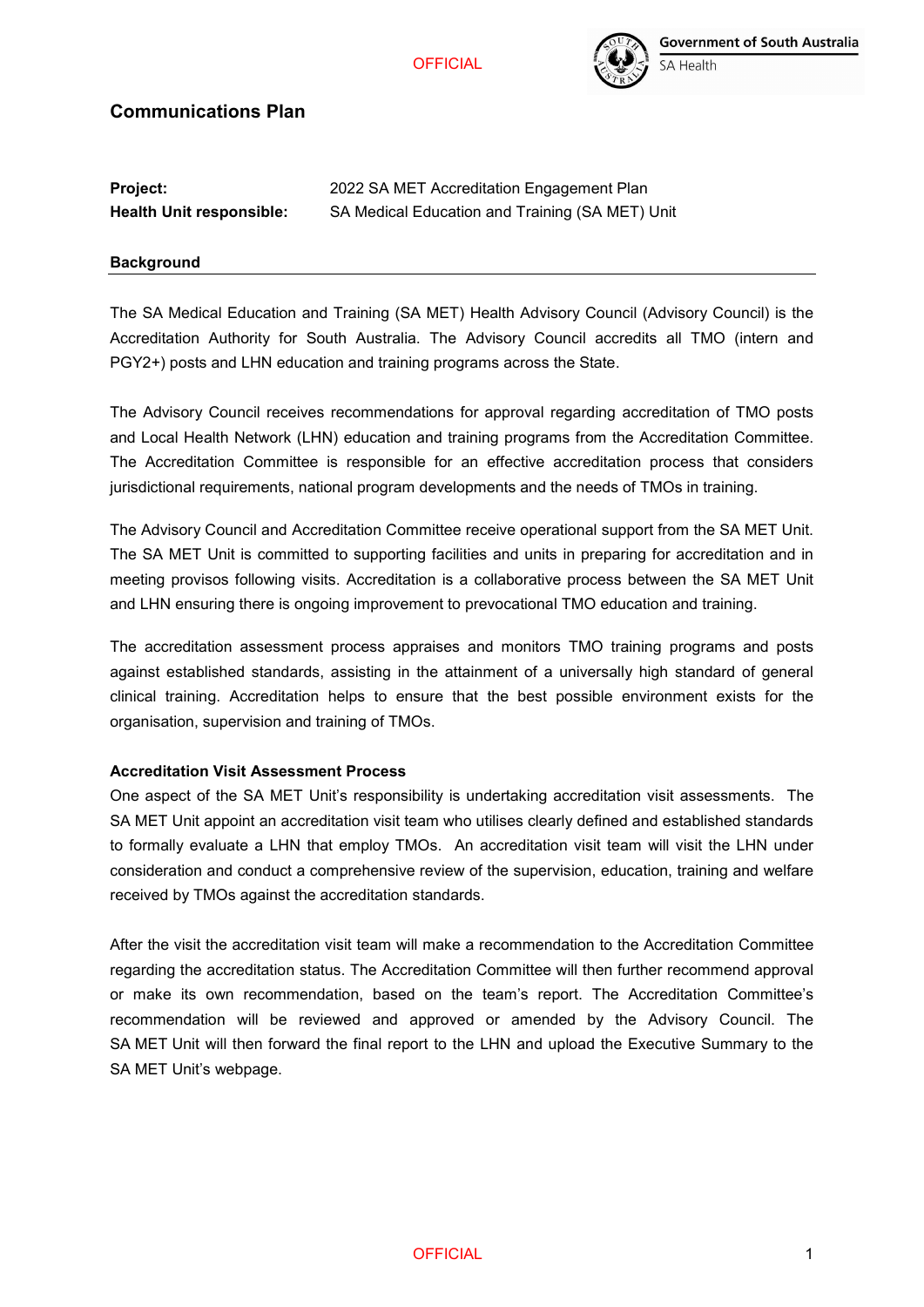A typical accreditation team will include the following expert members: Director of Clinical Training (DCT)/Consultant Clinicians TMO (intern, PGY2+, registrar or unaccredited registrars) Medical Education Officer (MEO); or Medical Administrator

The SA MET Unit places a high priority on engaging with stakeholders in the process of accrediting TMO posts and other responsibilities. Accreditation ensures that the best possible environment exists for the training, supervision and welfare of TMOs. Effective communication supports an open and transparent accreditation process.

While the SA MET Unit is part of the Clinical Collaborative portfolio within SA Health, it is represented separately and comprehensively by a personalised [SA MET Unit website,](https://www.samet.org.au/about/) with an overview presence on the [SA Health website](https://www.sahealth.sa.gov.au/wps/wcm/connect/public+content/sa+health+internet/clinical+resources/education+and+training/south+australian+medical+education+and+training+sa+met) and [SA Health intranet.](http://inside.sahealth.sa.gov.au/wps/wcm/connect/non-public%20content/sa%20health%20intranet/business%20units/health%20system%20performance/operations/south%20australian%20medical%20and%20training%20(sa%20met)%20health%20advisory%20council) The SA MET Unit also operates its own [Facebook](https://www.facebook.com/SAMedicalEducationandTraining)  [account.](https://www.facebook.com/SAMedicalEducationandTraining)

The annual Communications Plan supports the Accreditation Communications Guideline and the Accreditation Stakeholder Consultation Guideline to provide guidance on engagement activities with health stakeholders for the SA MET Unit accreditation events in 2022. The annual Communications Plan will also support the development, consultation and promotion of SA MET Unit accreditation documentation.

## **Project management**

#### *Executive Sponsors*

- > Chief Medical Officer
- > Presiding Member, SA MET Health Advisory Council

#### *Project Sponsor*

> Manager, SA MET Unit, System Leadership and Design

### *Project Team*

- > Education & Accreditation Manager, SA MET Unit
- > Education & Accreditation Project Officers, SA MET Unit (three positions)
- > Executive Assistant, SA MET Unit

#### **Objectives for the communications plan**

To provide communication activities to support the Education and Accreditation team during 2022:

- > Promotion of the SA MET Unit Education and Accreditation team and their responsibilities.
- > Promotion of accreditation events during the year, including LHN accreditation assessment visits
- > Promotion of Education and Accreditation training (VAM, Visit Members/Leaders).
- > Strengthen training and education programs for TMOs by facilitating sharing of best practice between facilities.
- > Encourage a collaborative view of accreditation, recognising the process as a tool for advocating for improvements.
- > To promote a culture of learning in SA Health, whereby education and training is a part of everyone's focus and responsibility.

### OFFICIAL 2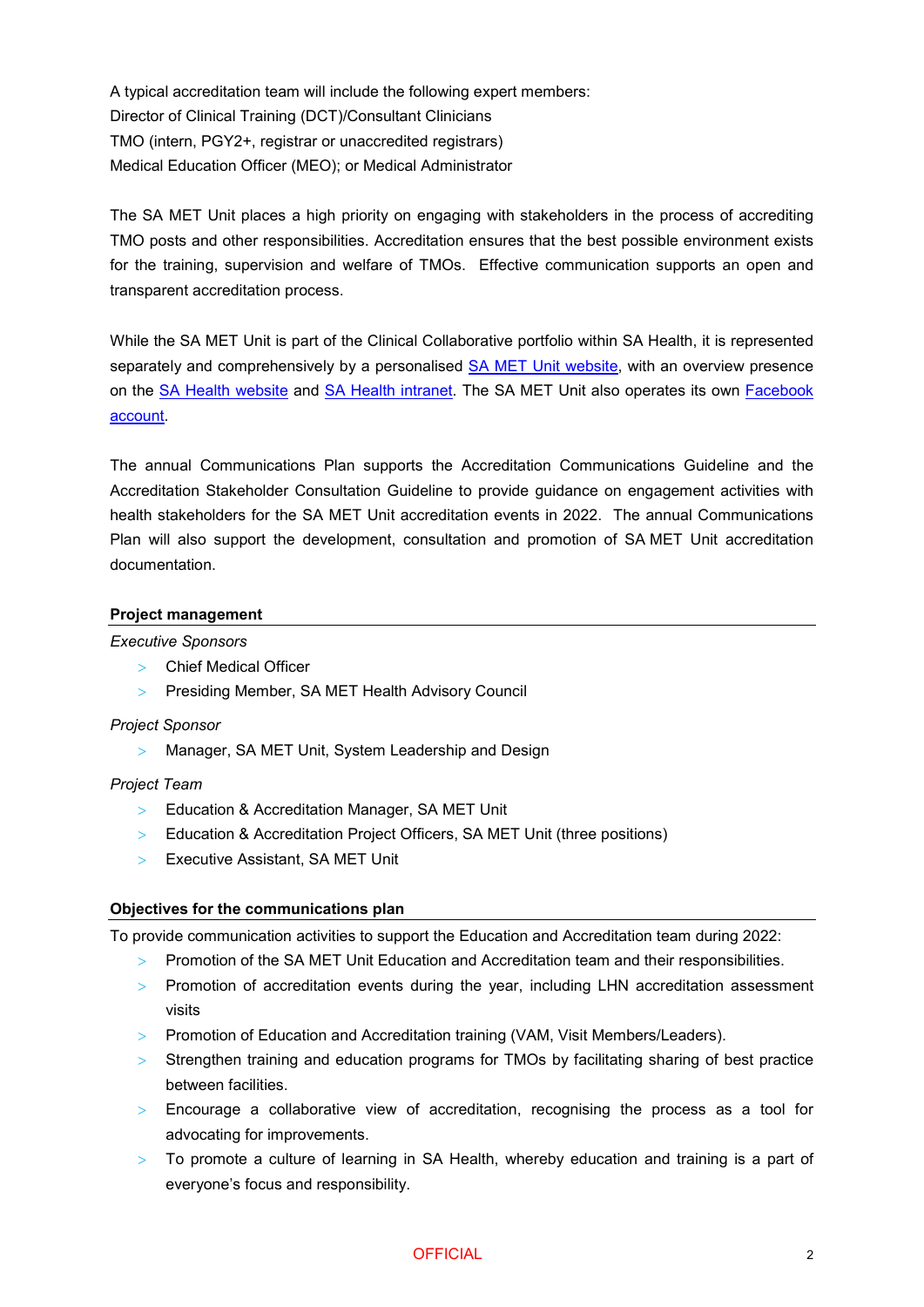- > To promote an open, transparent and objective communication channel that will bring accurate, respective and timely information and different perspectives into the accreditation process.
- $>$  Improved communication increases community confidence in the safety and quality of health care.
- $>$  Gain a greater understanding of the challenges and opportunities in medical education common to LHNs and health consumers and develop where possible statewide solutions.

## **Target audience**

### *Primary*

- > Department for Health and Wellbeing Officers (Chief Executive, Chief Medical Officer, Deputy Chief Executive Officer)
- > LHN Heads of Unit/Departments
- > LHN Executives (Chief Executive Officer, Executive Director Medical Services and Directors of Clinical Training)
- > LHN Medical Education Officers (MEOs)
- > LHN TMO Term Supervisors/Consultant clinicians
- > Minister for Health and Wellbeing
- > TMOs, Interns and Unaccredited Registrars (Doctors in Training)

#### *Secondary*

- > Health Consumers and the Community
- > Internal Medical Graduates
- > Medical students

#### *Stakeholders*

- > Aboriginal consumers, health consumers and the community
- > Australian Health Practitioner Regulation Agency (AHPRA)
- > Australian Medical Association (AMA)
- > Australian Medical Council (AMC)
- > Health Services Union (HSU SA/NT)
- > Medical Board of Australia (MBA)
- > Medical Colleges
- > South Australian Salaried Medical Officers Association (SASMOA)
- > Universities: Adelaide University and Flinders University

#### **Key messages**

#### *Overarching*

- > The overall aim of accreditation is improving the TMO education and training experience and their wellbeing.
- > Accreditation of education and training programs across South Australia (through national and SA MET Accreditation Standards) is central to providing quality patient care.
- > Accreditation of education and training programs underpin the delivery of a safe, contemporary and sustainable healthcare system for the State.

#### *Primary – General*

> Quality outcomes in patient care stem from a skilled and knowledgeable workforce.

### OFFICIAL 3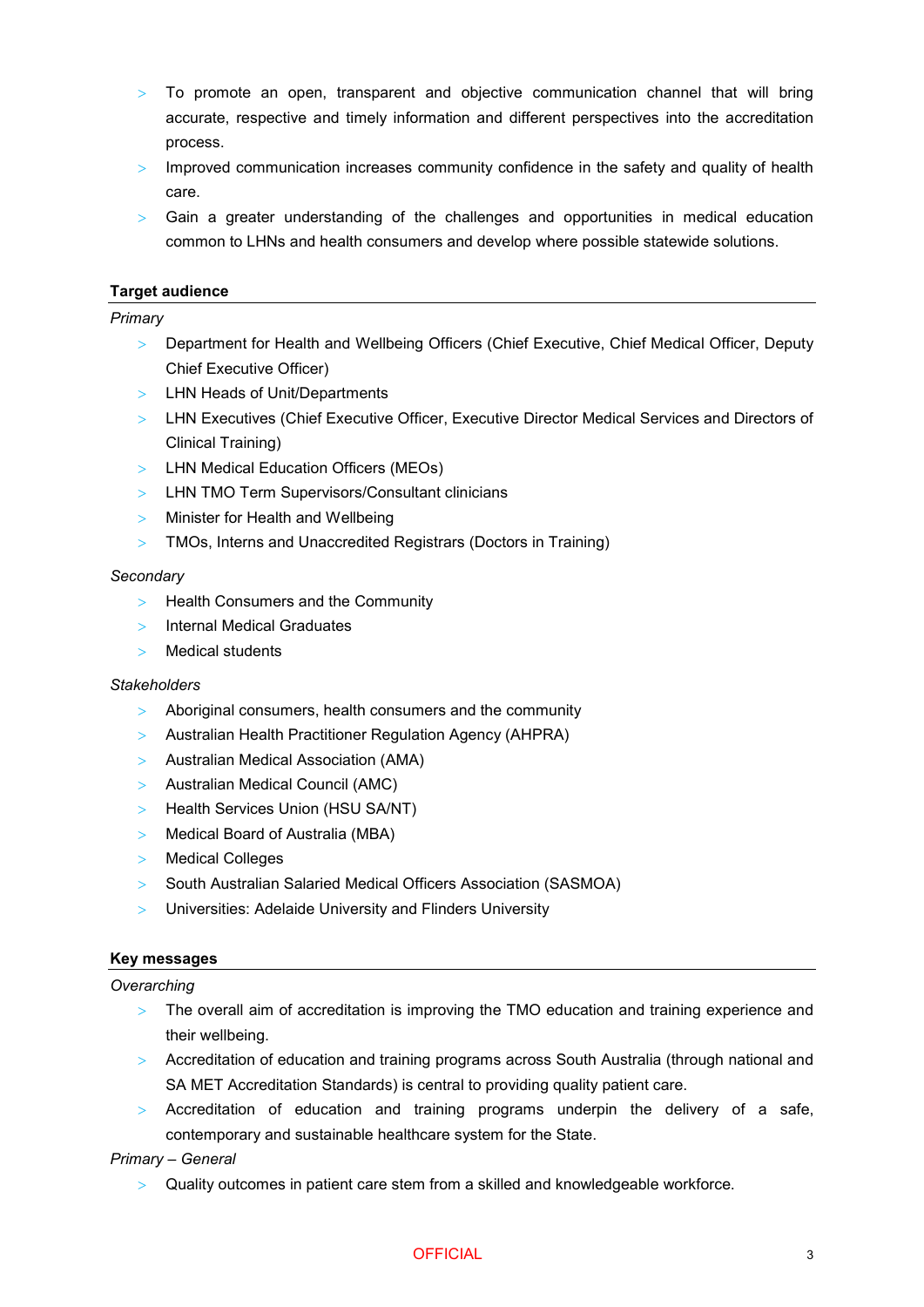- > Accreditation of LHN education and training programs is the foundation of SA Health's commitment to providing high quality innovative healthcare to all South Australians.
- > By increasing awareness of the SA MET Unit Education and Accreditation team, it increases genuine engagement with TMOs, LHN staff, health consumers and the community which increases feedback and support for quality improvement actions.

# *Primary – Documents / Training Modules*

- > SA MET Unit Accreditation Standards document
- > LHN Accreditation Visit Reports
- > Processes, policies and guidelines
- > Accreditation team member training overview
- > TMO welfare including supporting trainees in difficulty and mental health support documents

## *Secondary*

> The SA MET Advisory Council Accreditation process ensures that medical training is provided in safe and culturally appropriate ways.

## *Why should they believe it?*

The SA MET Unit has successfully provided quality medical education and training support services since 2009 including accrediting intern and PGY2+ prevocational positions.

## *What should they do as a result?*

- $>$  Keep up to date with all the latest SA MET Unit news and opportunities to maximise the value of their training/internship. Follow the SA MET Unit on [Facebook.](https://www.facebook.com/SAMedicalEducationandTraining)
- > Visit the [SA MET website](https://www.samet.org.au/education-training/workshops/) for more professional development resources, including upcoming accreditation team workshops and the latest SA MET Unit newsletter.
- > Register to be an accreditation team member and undertake accreditation activities for quality improvement.
- > Register to attend Education and Accreditation Project Officer meetings held at LHNs.
- $>$  Provide feedback or ask any questions on medical education and training in SA Health via email [HealthSAMETAccreditation@sa.gov.au.](mailto:HealthSAMETAccreditation@sa.gov.au)
- > Speak with their local Medical Education Officer or local TMO members of an Advisory Committee or sub-committee to provide feedback or to ask any questions.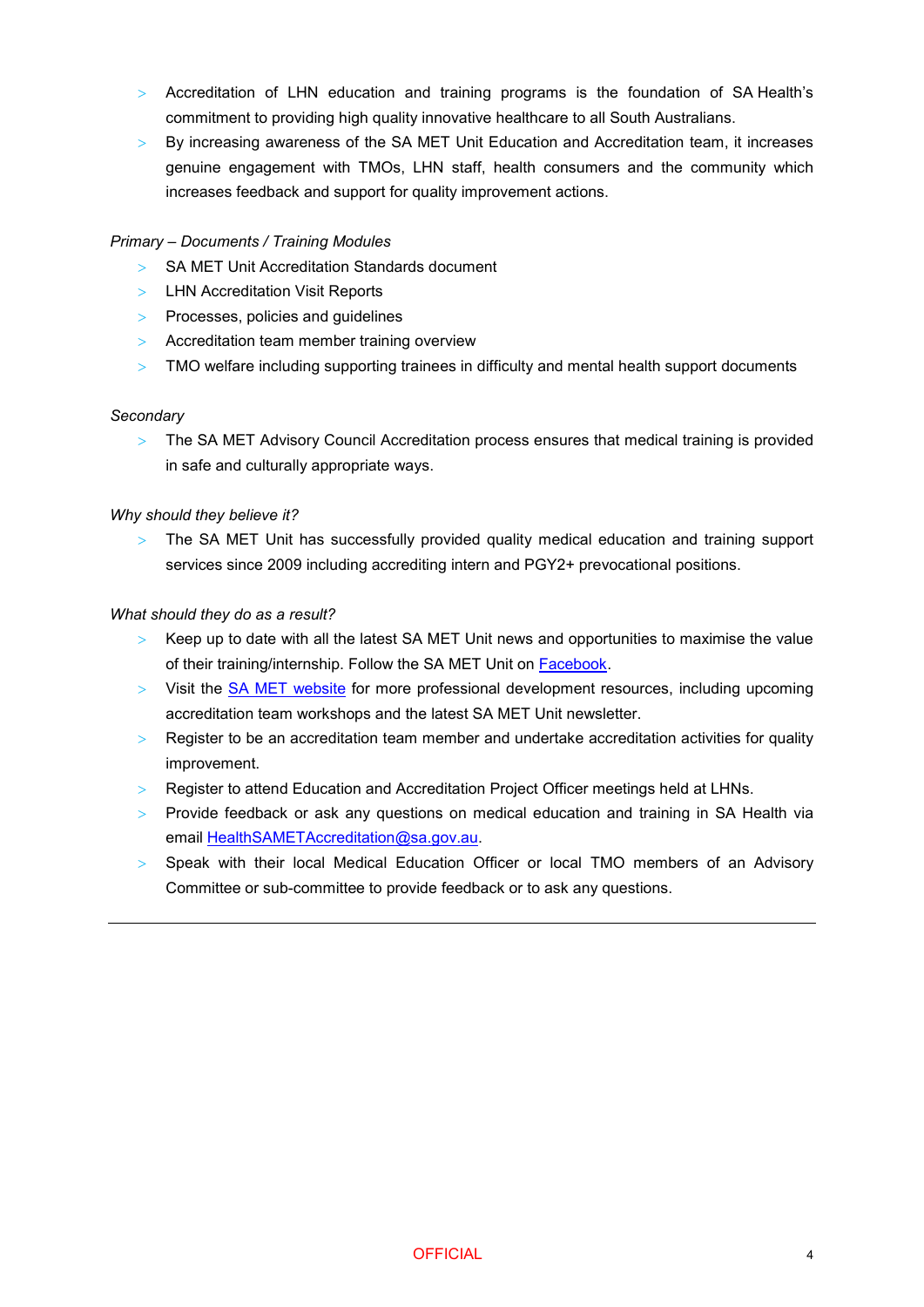#### *SA MET Unit Accreditation Documents*

The following list of documents will be made or are available online from the SA MET Unit webpage:

- > *SA MET Health Advisory Council Accreditation Standards review consultation*
- > *Updates to Policy, Guideline and Process documents*
- > *Approved Full Facility Executive Summaries from Accreditation Visit Reports*
- > *Updates to any accreditation resources, useful for LHNs, MEOs & TMOs (such as Forms and Templates, reporting on Accreditation provisos, processes)*
- > *Accreditation Visit Team information*
- > *2022 Accreditation Schedule (once approved)*

## *SA MET Unit Accreditation Activities*

The following list of activities will be made available online from the SA MET Unit webpage and will also be promoted in the SA MET Unit newsletter throughout the year, via emails and on the SA MET Unit Facebook account (where appropriate):

- > *Local Health Network and Unit Accreditation visits*
- > *SA MET Unit's Education and Accreditation team LHN visits*
- > *TMO New Unit and End of Term Surveys/SATMOS*
- > *Consultation workshops to discuss updating the Accreditation Standards as part of the AMC prevocational review*
- > *Refresher courses for MEOs on the Virtual Accreditation Manager (VAM)*
- > *Accreditation Team Member/Leader training sessions*

The SA MET Unit have a separate detailed action plan communicating important information including (but not limited to):

- > *2022 Calendar of Events*
- > *Prevocational Medical Education Simulation Based Education (SBE) Framework*
- > *Prevocational Manager's Guide*
- > *Medical Education and Training Strategic Plan 2021-2026*
- > *2021 Allocation Report*
- > *Word Document template*
- > *Bullying and Harassment Guide (to be developed)*
- > *Training in Difficulty Guide (to be developed)*
- ˃ *Reporting Death to the Coroner training poster (to be developed)*

SA MET Unit promotion / internal communication:

- > *Crazy Socks 4 Docs2022 PGY2+ recruitment: Application open June 2022*
- > *Resilience Training - 24 May*
- > *Virtual Simulated Education and Training Community of Practice*
- > *2022 Annual Prevocational Medical Education Forum*

OFFICIAL 5